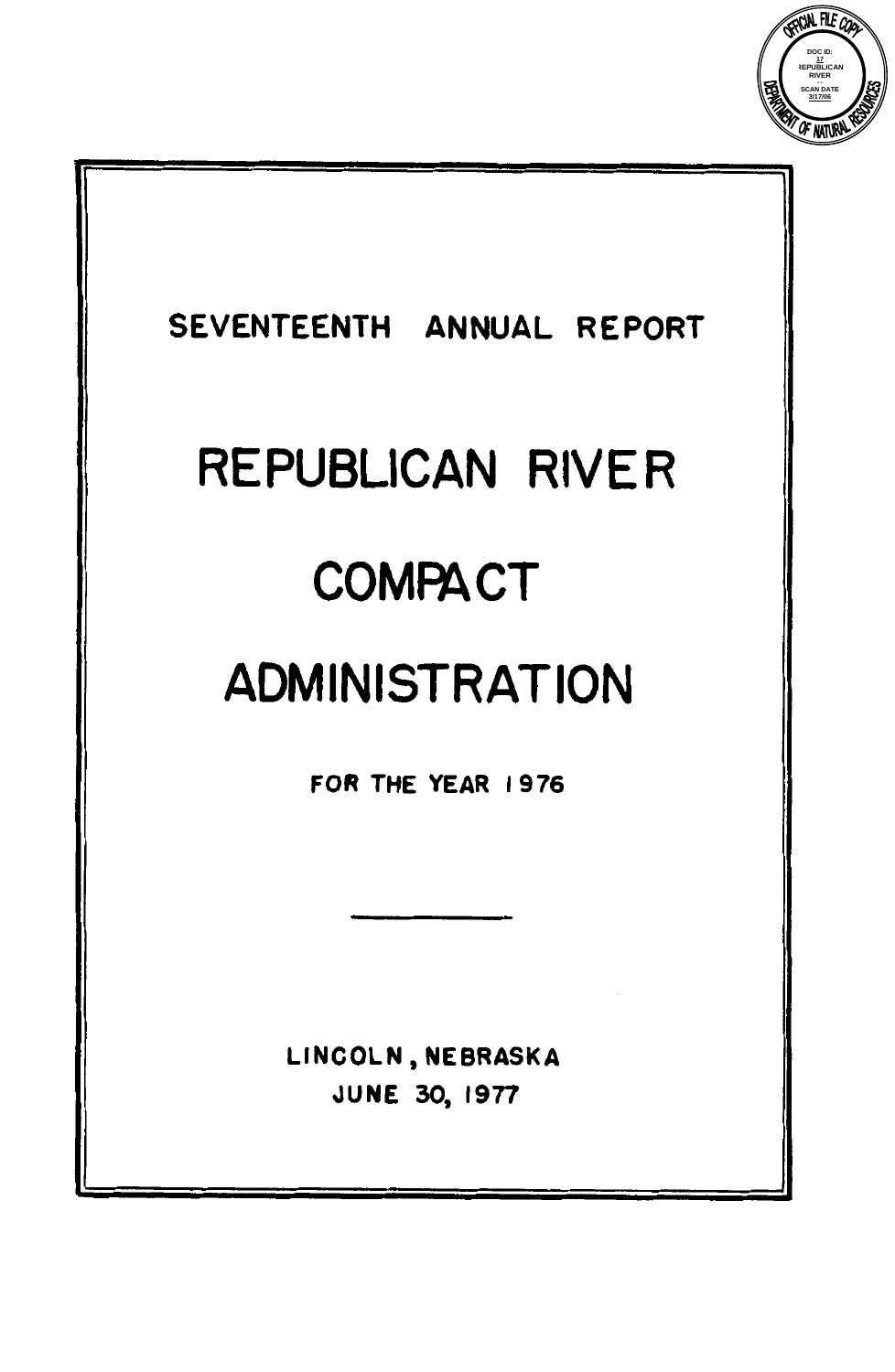

j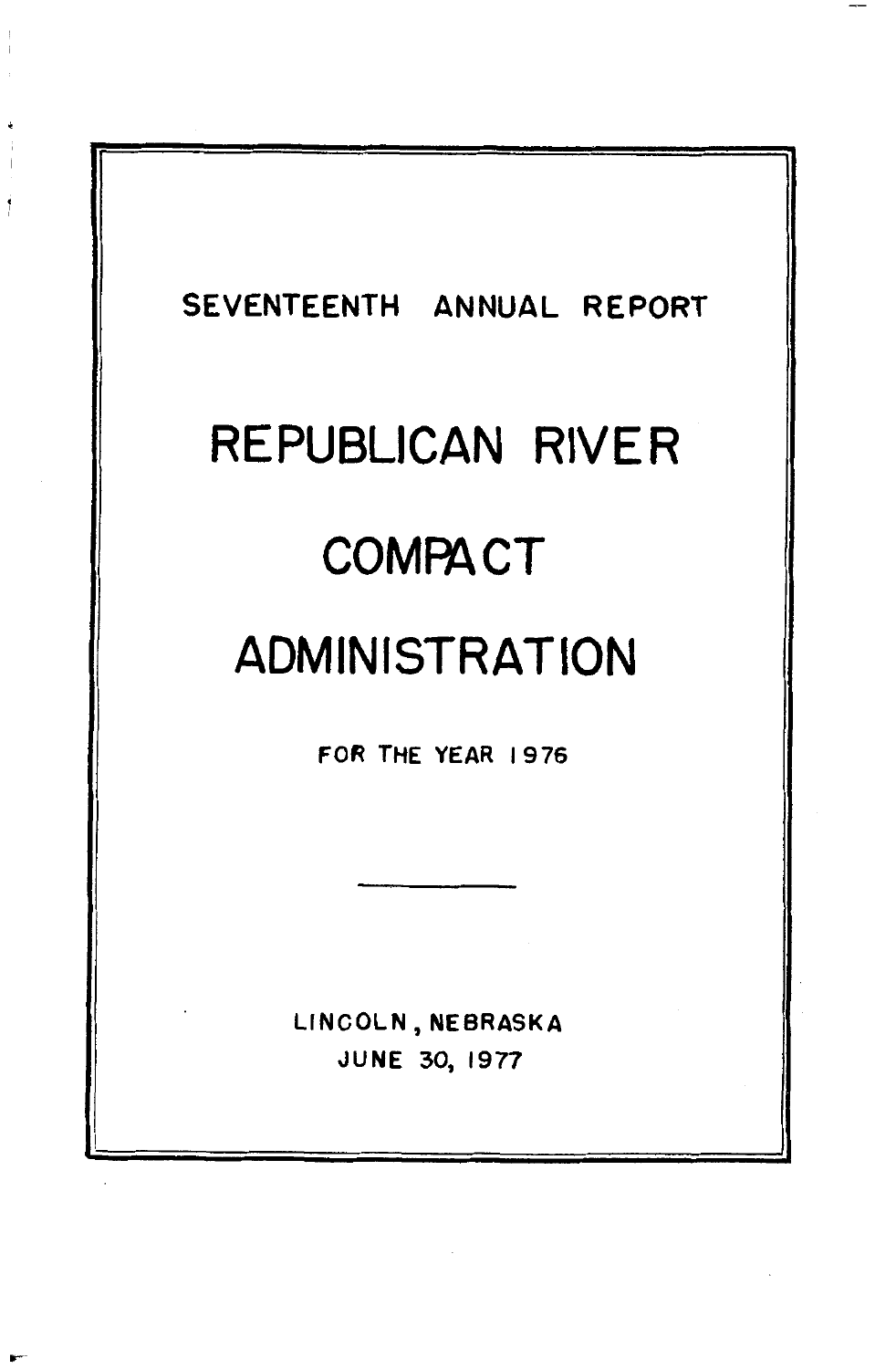# **TABLE OF CONTENTS**

 $\overline{\phantom{a}}$ 

| Seventeenth Annual Report            |  |
|--------------------------------------|--|
| Minutes of Eighteenth Annual Meeting |  |
| Report of Engineering Committee      |  |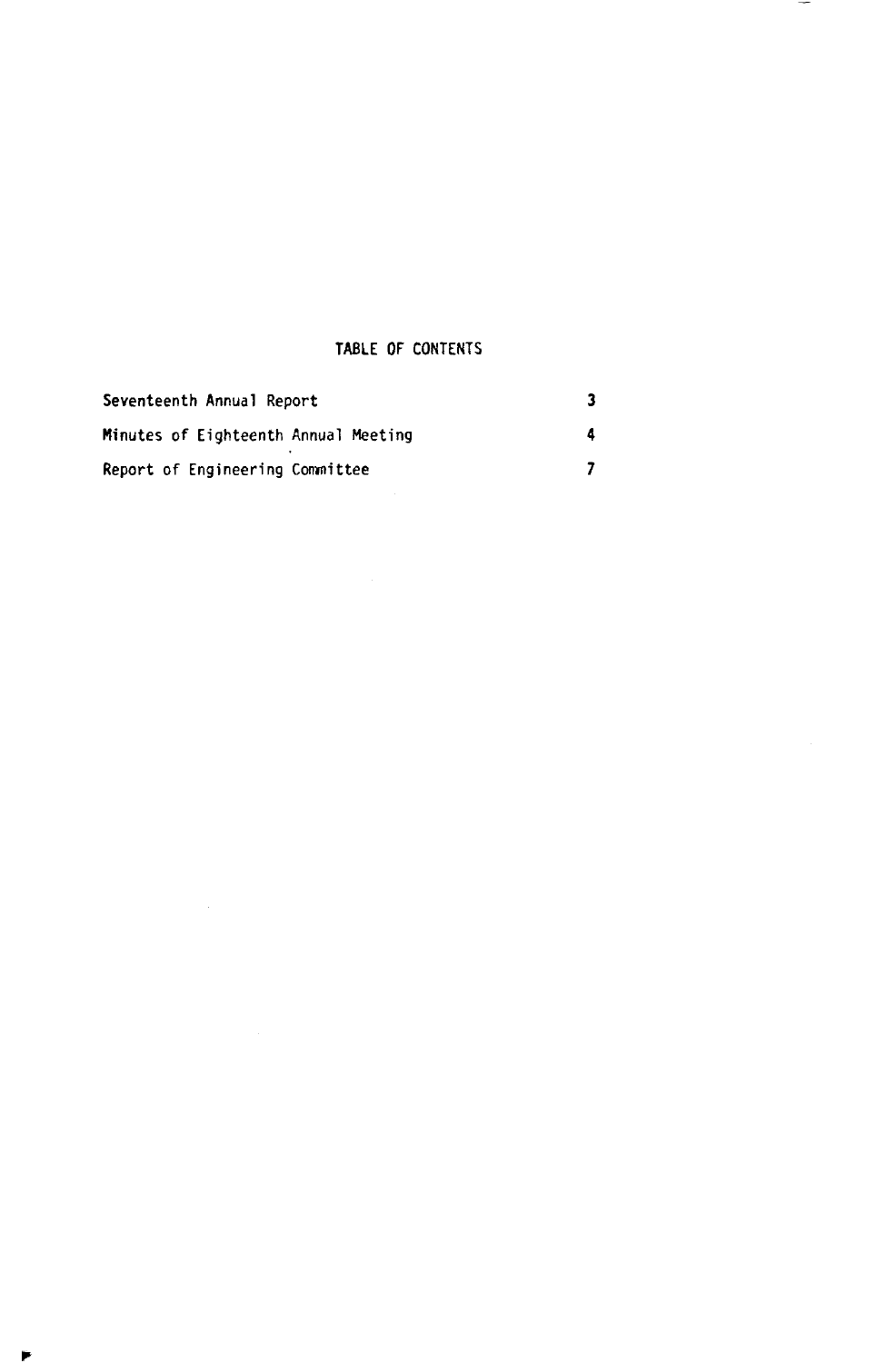#### **Seventeenth Annual Report**

# **REPUBLICAN RIVER COMPACT ADMINISTRATION**

**In conformity with the Rules and Regulations of the Republican River Compact Administration, the Seventeenth Annual Report is submitted as follows** :

- **1. Pursuant to Rule 12, as amended, this report covers the period from July 20, 1976, to June 30, 1977.**
- **Members** of **the Republican River Compact Administration are the officials 2. of each of the states who are charged with the duty of administering the public water supplies, and are as follows:**

**M. E. Ball, Director. Department** of **Water Resources, Nebraska** 

**C. J. Kuiper. State Engineer of Colorado** 

**Guy E. Gibson, Chief Engineer, Division of Water Resources State Board of Agriculture, Kansas** 

- The Eighteenth Annual Meeting of the Administration was held on<br>June 30, 1977, in the offices of the Department of Water Resources, **Lincoln, Nebraska. Minutes of the meeting are included in this report. 3.**
- **During the period covered by this report, one meeting of the Engineering 4. COmmittee was held. A report from that Committee together with summary**  tabulations of the computed annual virgin water supply and the con-<br>sumptive use for the 1976 water year in the Republican River Basin<br>were presented to and accepted subject to the changes requested by the **Administration.**
- **On June 30, 1977, M. E. Ball, Nebraska Member of the Administration, was elected Chairman to serve until the next annual meeting of the Administration. 5.**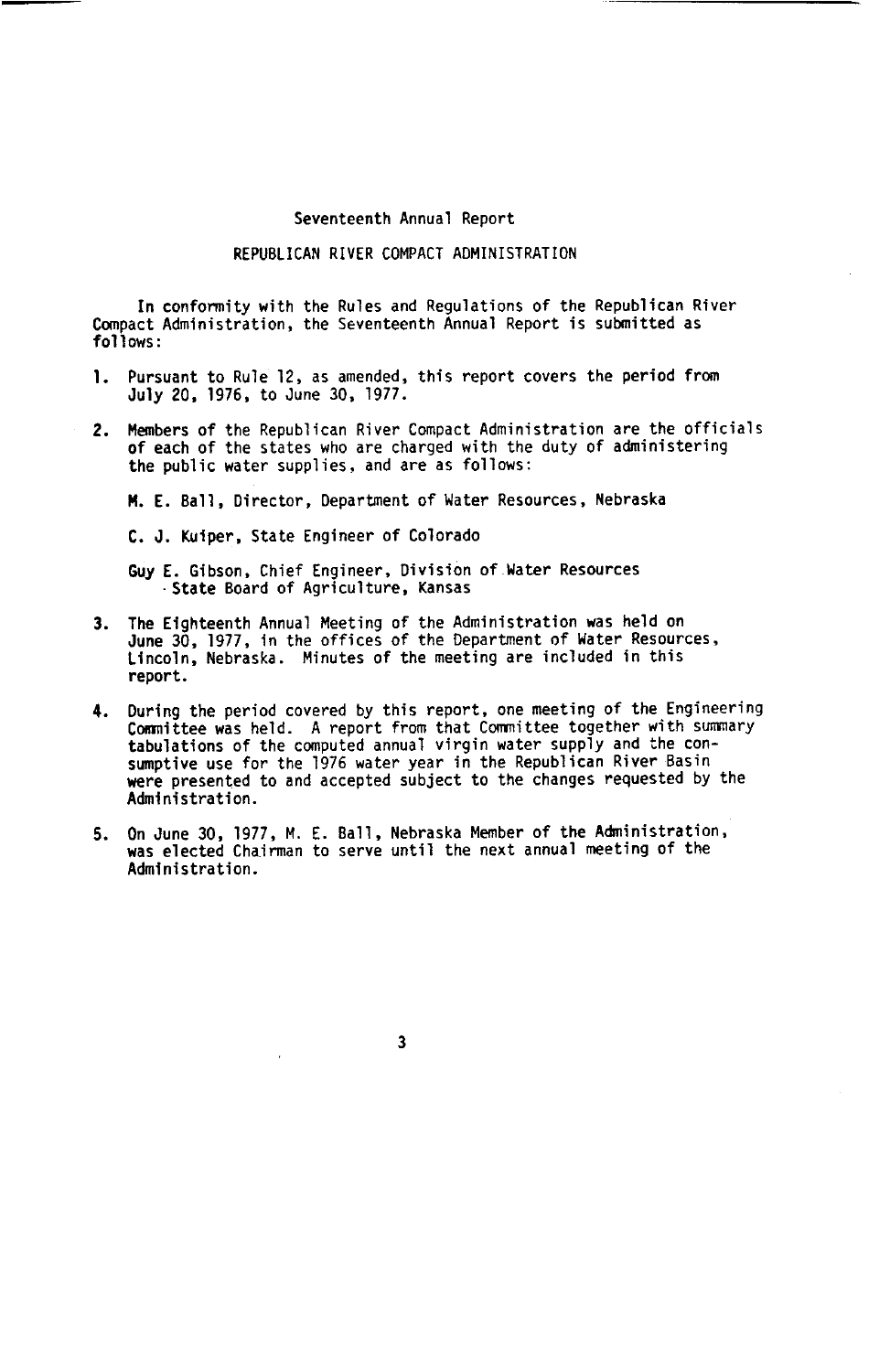## **Minutes of the Eighteenth Annual Meeting**  Lincoln, Nebraska - June 30, 1977 **Republican River Compact Administration**

**The meeting was called to order by M. E. Ball, Chairman, at 8:30 A.M. in the Conference Room of the Nebraska Department of Water Resources, 301 Centennial Mall South, Lincoln, Nebraska. The following were in attendance:** 

| Name                                                                                                                                                                                                                                               | Agency                                                                                                                                                                                                                                                                                                                                                                            | Location                                                                                                                                                                                                                                                                                |
|----------------------------------------------------------------------------------------------------------------------------------------------------------------------------------------------------------------------------------------------------|-----------------------------------------------------------------------------------------------------------------------------------------------------------------------------------------------------------------------------------------------------------------------------------------------------------------------------------------------------------------------------------|-----------------------------------------------------------------------------------------------------------------------------------------------------------------------------------------------------------------------------------------------------------------------------------------|
| <b>M. E. Ball</b><br>Guy E. Gibson<br>C. J. Kuiper<br>Jeris A. Danielson<br>Fred Zabel<br>Gerald E. Hilmes<br>Gayle Lewis<br><b>Bob Prouty</b><br>Jerry Wallin<br>Bob Kutz<br>Fred T. Krauss<br>Roger A. Weidelman<br>Eric Lappala<br>Don Thompson | Official Member<br>Official Member<br>Official Member<br>Division of Water Resources<br>Dept. of Water Resources<br>Division of Water Resources<br>Natural Resources Commission<br>Bureau of Reclamation<br>Natural Resources Commission<br>Bureau of Reclamation<br>Reclamation, LM Region<br>Reclamation, LM Region<br>U. S. Geological Survey<br>Republican River Cons. Ass'n. | Lincoln, Nebraska<br>Topeka, Kansas<br>Denver, Colorado<br>Denver, Colorado<br>Cambrdige, Nebraska<br>Topeka, Kansas<br>Lincoln, Nebraska<br>McCook, Nebraska<br>Lincoln, Nebraska<br>McCook, Nebraska<br>Denver, Colorado<br>Denver, Colorado<br>Lincoln, Nebraska<br>McCook, Nebraska |
| Michael Jess                                                                                                                                                                                                                                       | Dept. of Water Resources                                                                                                                                                                                                                                                                                                                                                          | Lincoln. Nebraska                                                                                                                                                                                                                                                                       |

**Approval of the Minutes of the Seventeenth Annual Meeting:** 

**Mr. Kuiper moved that the minutes be accepted as presented in the Sixteenth Annual Report. Mr. Gibson seconded and the Chairman declared the motion passed.** 

**Report** of **Chairman:** 

**Reclamation, stating that members of his staff would be present to discuss**  *the* **Republican River Water Management Study. Mr. Ball read a letter from Joe D. Hall, Regional Director of the Bureau of** 

**Mr. Ball reported that Harry Strunk Lake was the only reservoir full.** 

**Report of Official Members:** 

**Kansas. Both Mr. Gibson and Mr. Ball indicated they felt further study should be carried on in this area. Mr. Gibson reported that he called a meeting in the Bostwick area regarding**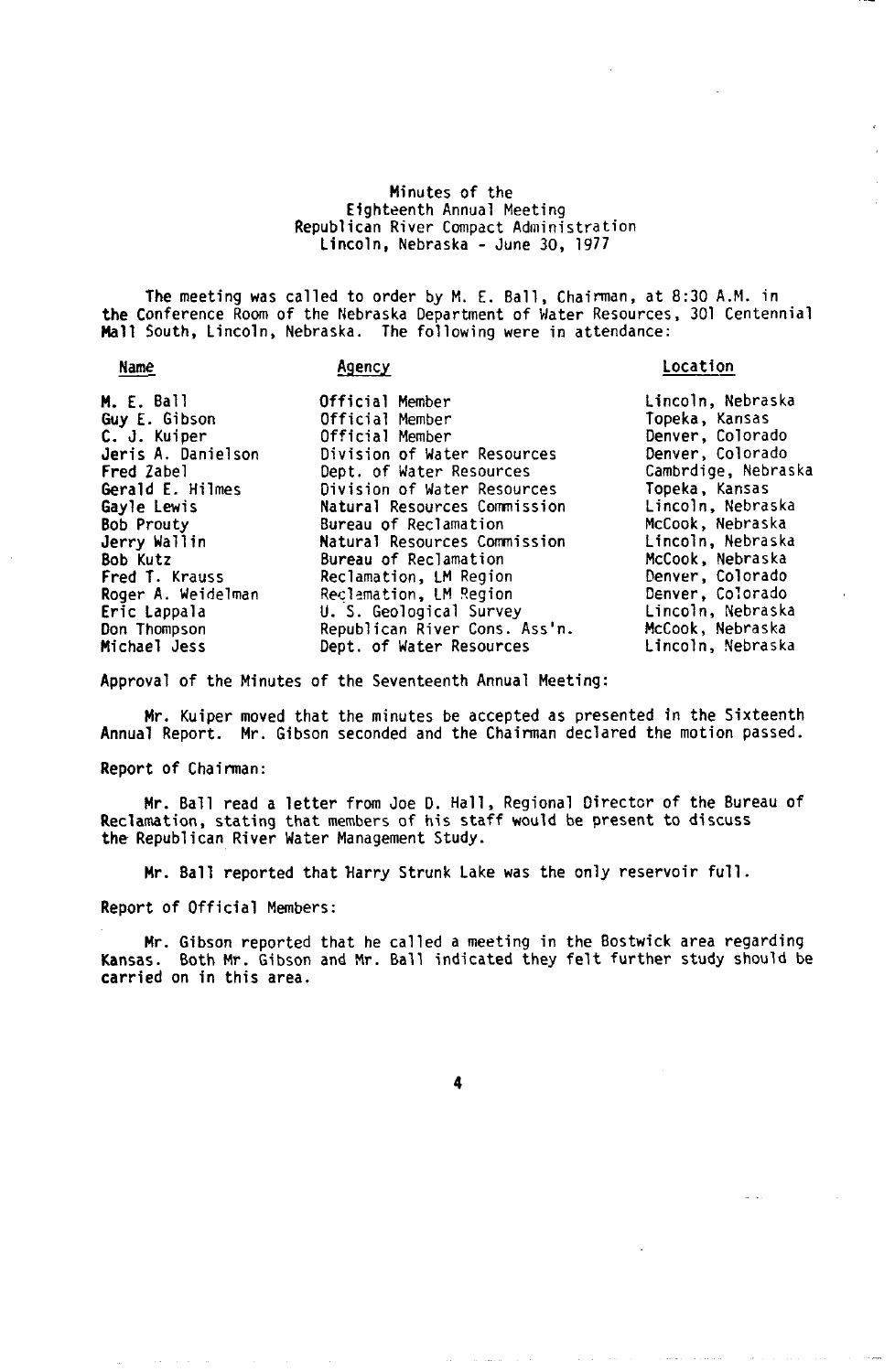Michael Jess of the Nebraska Department of Water Resources discussed the Nebraska Ground Water Management Act. Mr. Jess reported on the groundwater<br>control area hearing held in the Upper Republican area under the terms of this<br>act and explained what could be done if a groundwater control area w He stated that at the present rate of depletion there would be times by 1980 when the flow would be zero.

Mr. Gibson reported on recent legislation in Kansas, Senate Bill No. 4. He stated that as of January 1, 1978, except for the appropriation of water for domestic use, the production and return of salt water in operation of oil and gas wells and diversion of surface water impounded in any reservoir not exceeding 15 acre-feet per year, it is unlawful for any person to appropriate or threaten to appropriate water without first obtaining a permit. He further explained major provisions of the bill. Mr. Gibson stated there were now five groundwater<br>management districts in Kansas, the boundaries of which are worked out locally<br>but approved by the Chief Engineer, Division of Water Resources. He s to appropriate water in an area adjacent to the Arkansas River in Kearny and Hamilton Counties, southwest Kansas. The moratorium will continue until a study of the relationship of groundwater withdrawals to flows of the Arkansas River can be made. Mr. Gibson stated that approximately 1,000,000 acres have been brought under irrigation during the past three years. He stated that there have been only five years since 1945 when more applications to appropriate water were received than during the first three months in 1977. He stated

Mr. Kuiper reported that there have been no major changes in Colorado water laws. Mr. Kuiper explained the Colorado three-mile basis for determination of number of wells to be permitted. He stated that Colorado could permit the number of wells within a three mile circle so that it will not deplete the aquifer more than 40% in twenty-five years, the period of time required by lending organizations.

Report of Engineering Committee:

Gerald Hilmes presented the report of the Engineering Committee.

Mr. Gibson suggested that Exhibit A should be shown basically as on page **3**  of the report so that the table would show both surface and groundwater.

Motion by Mr. Kuiper that the Engineering Committee include groundwater diversions for Nebraska in the various tributaries in the same manner as it was done for Colorado and Kansas. Seconded by Mr. Gibson and passed by the Chairman with his vote in the affirmative.

It was moved by Mr. Kuiper that the Engineering Report be accepted with the amendments to Exhibit A and the addition of the sub-basin groundwater diversions in Nebraska but that the publication be delayed until the Bureau of Reclamation has had a chance to check the diversion records above Lovewell Reservoir. Seconded by Mr. Gibson and passed by the Chairman with his vote in the affirmative.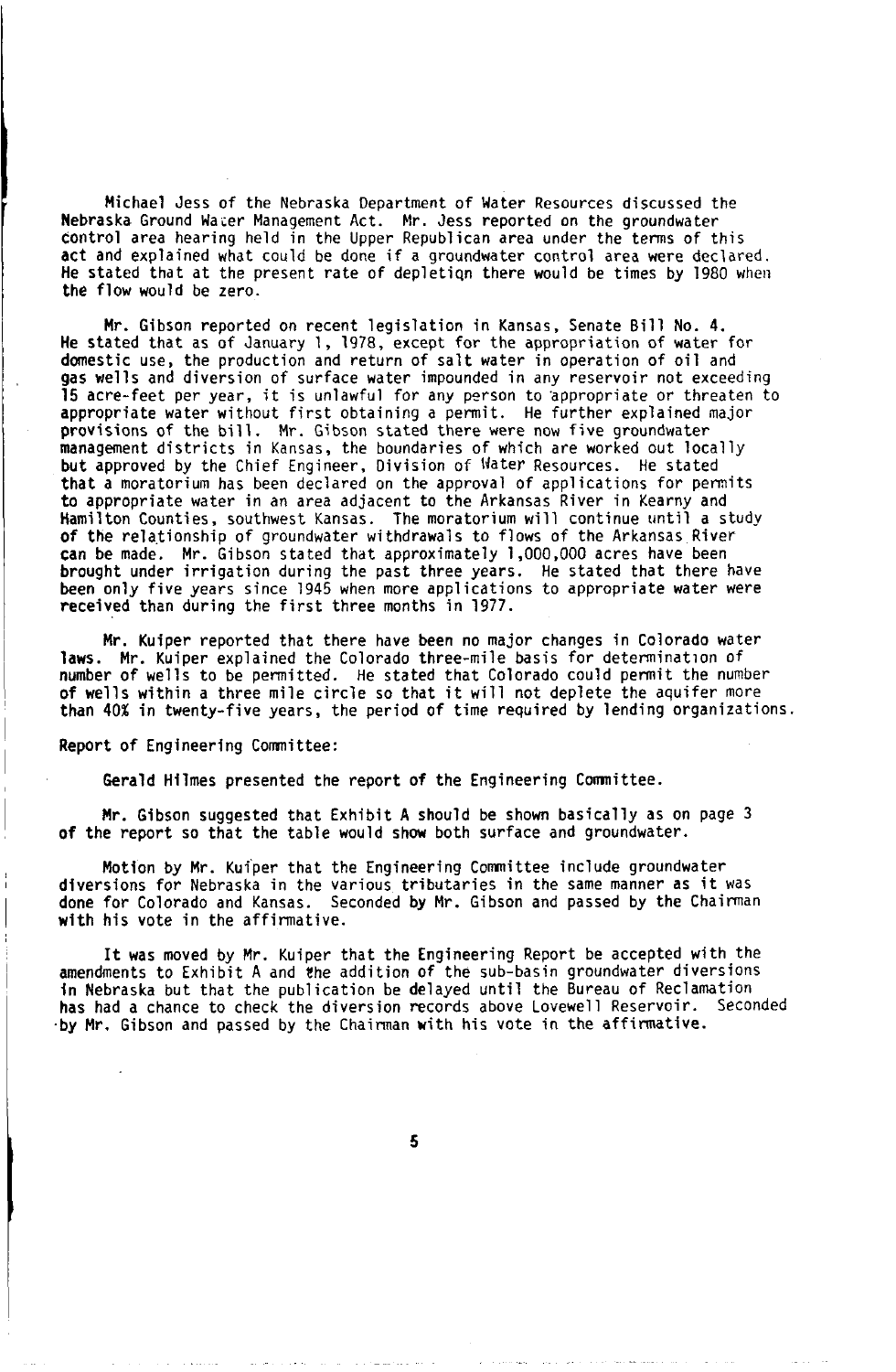## Assignments:

year. It was moved by Mr. Gibson that members of the Compact review the last paragraph on page 8 and make their recommendations to the Chairman six weeks in advance of the next annual meeting. Seconded by **Mr.** Kuiper with the comment that it is the same motion made last year. Passed by the Chairman with his vote in the affirmative. The assignments of the Engineering Committee will remain the same as last

# Election of Officers:

It was moved by Mr. Gibson that Mr. Ball be the Chairman of the Compact for the coming year. Seconded Mr. Kuiper and passed by the Chairman with his vote in the affirmative.

by Mr. Gibson and passed by the Chairman with his vote in the affirmative. Mr. Kuiper moved that the Engineering Committee remain the same. Seconded

Mr. Fred Krauss, head of the Bureau Planning Team in Colorado, made the presentation of "Water Management Study **for** the Republican Basin." This presentation was followed by questions and discussion of the proposed study. Mr. Gibson moved to recess until after the Bureau of Reclamation presentation.

meeting be adjourned at 12:30 P.M. Seconded by Mr. Gibson and passed by the Chairman with his vote in the affirmative. Motion by Mr. Kuiper that the Republican Compact Administration annual

Respectfully submitted,

by :

Nebraska Member (Chairman)

Kansas Member

Torad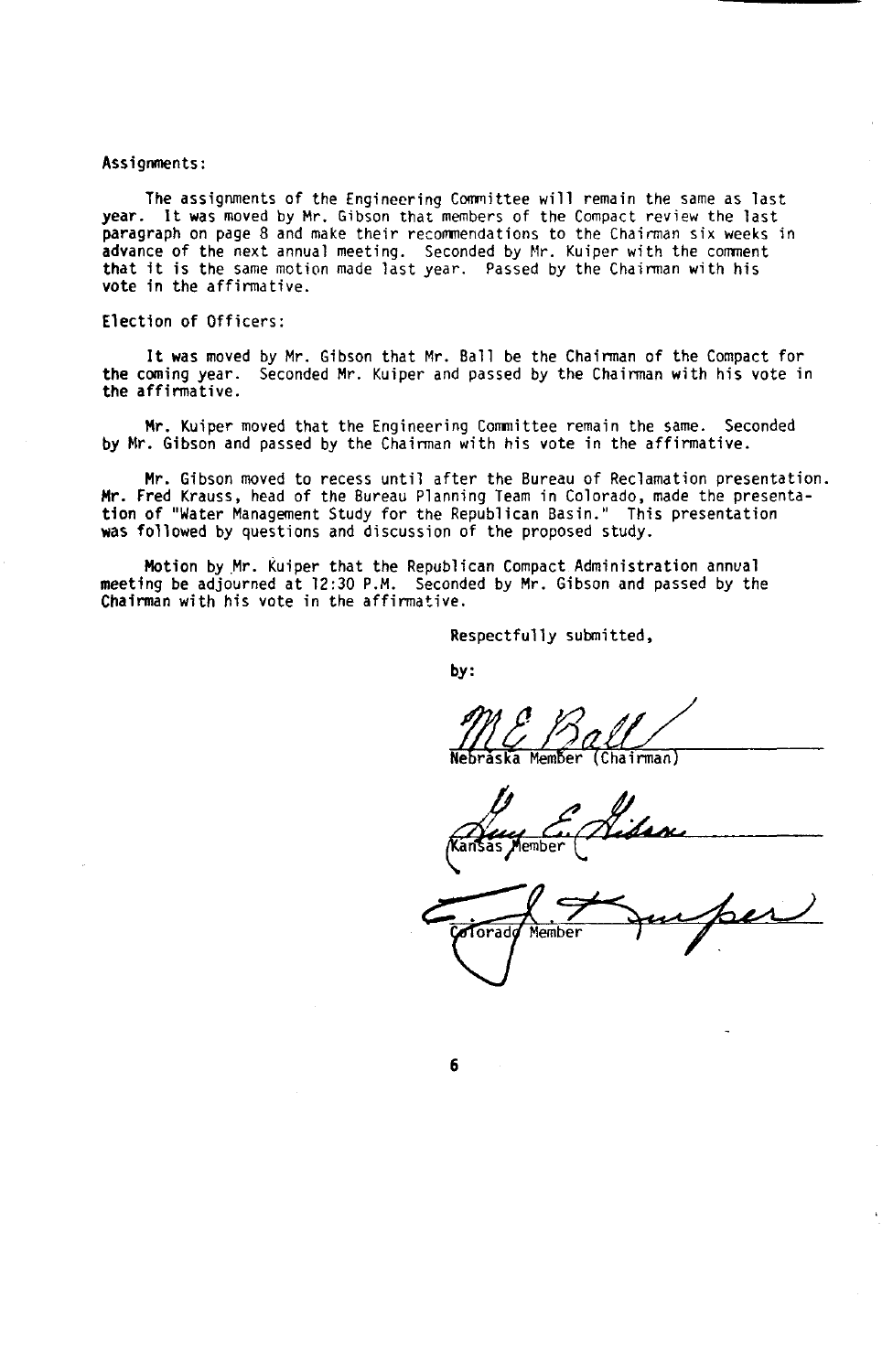# Report of Engineering Committee

#### Republican River Compact Administration

# June 30, 1977

The Republican River Compact Administration at its 17th annual meeting held July **20,** 1976, agreed the assignments to the Engineering Committee would be *as* follows:

- **1.** Compute annual virgin water supply, 1976 water year;
- **2.** Compute annual consumptive use, 1976 water year;
- **3.** Compute adjusted allocations on annual five-year average and ten-year average basis;
- *4.*  Any other special assignment that might be assigned to the Committee by the Compact Administration during the coming year.

The Engineering Committee held one regular meeting during the year, June 7-8, 1977, to study the virgin water supply and consumptive use of the water supply for 1976. Submitted here and made a part of this report are the following:

- **1.** (Exhibit A) Computed annual virgin water supply Republican River Basin, 1976 water year;
- **2.** (Exhibit B) Computed annual consumptive use Republican River Basin, 1976 water year;
- 3. Computed inflow to Lovewell Reservoir and net evaporation **of** Republican River water stored in Lovewell, 1976 water year;
- Computed adjusted allocations **on** annual five-year average and ten-year average basis. *4.*

It is the recommendation of the Engineering Committee that the<br>computed annual virgin water supply and computed annual consumptive<br>use for the 1976 water year be published in the 17th annual report<br>of the Republican River

tive use, the adjusted allocations **on** an annual basis for 1976, and a five-year and ten-year average basis are available for inspection by members of the Compact Administration. The detailed computations of the virgin water supply and consump-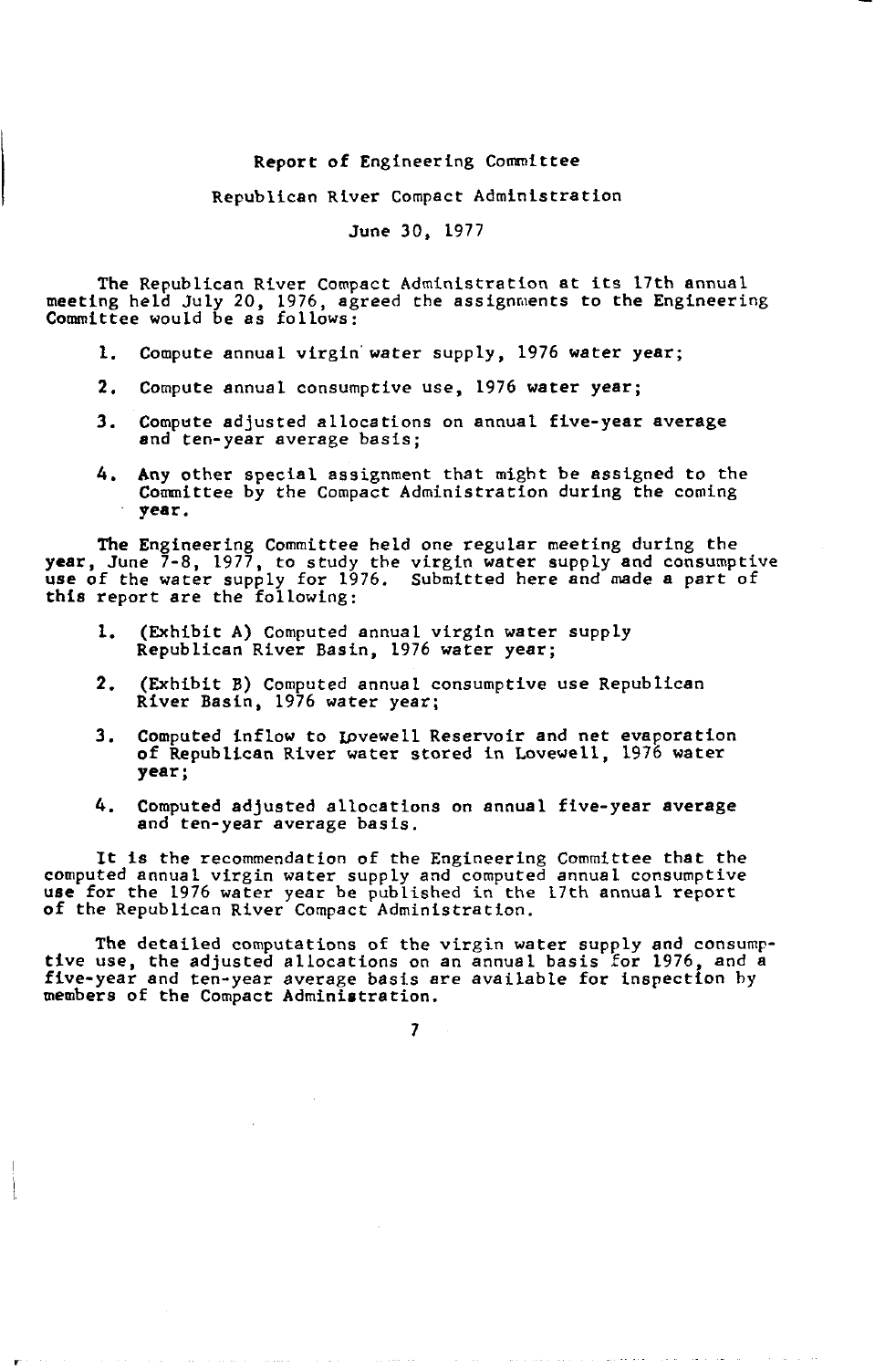The following exhibits are available to the members of the Compact Administration with the recommendation that they not be published in detail **in** the Seventeenth Annual Report

- 10A. Computed Annual Virgin Water Supply for the **1976**  water year;
- 10B. Adjusted allocations computed on the Basis of Annual Virgin Water Supply, for **1976** water year;
- **10C.** Average Annual Virgin Water Supply for Five-year Running Averages for **1972-1976** and Ten-year Running Averages for **1967- 1976;**
- Adjusted Allocations **by** Five-year and Ten-year Running Averages for same years as 10C. **10D.**
- water year. 10E. Computed Annual Consumptive Use by States for **1976**

The above computations made by the Engineering Committee follow**ed** the procedures of previous years.

Municipal and industrial uses are not included **in** the virgin water supply computations; but, for the record, those available to the Committee are *as* follows:

1976 Calendar Year  $1977$  7

**City of** Norton **832** Ac. Ft.

|                   | <b>LILY OF NOLTON</b> | DJL AC. PL.       |  |       |
|-------------------|-----------------------|-------------------|--|-------|
| (Amoco)<br>(Ladd) | Midwest Oil Co.       | $329$ Ac. Ft. $-$ |  | - ೧೮೫ |
|                   | $L.V.0.$ Oil Co.      | 63 Ac. Ft.        |  | 7 J . |

Recorded diversions **from** the North Fork Republican River by the Haigler Canal for 1976 were:

| Colorado | 3,740 Ac. Ft.  |
|----------|----------------|
| Nebraska | 8,560 Ac. Ft.  |
| Total    | 12,300 Ac. Ft. |

Other recorded diversions from surface water in Colorado with the exception of the Hale Ditch were:

|  | S. Fk. Republican River | $3,110$ Ac. Ft. |             |  |
|--|-------------------------|-----------------|-------------|--|
|  | N. Fk. Republican River | 4,810 Ac. Ft.   |             |  |
|  | <b>Arikaree River</b>   |                 | $0$ Ac. Ft. |  |
|  | Beaver Creek            |                 | Ac. Ft.     |  |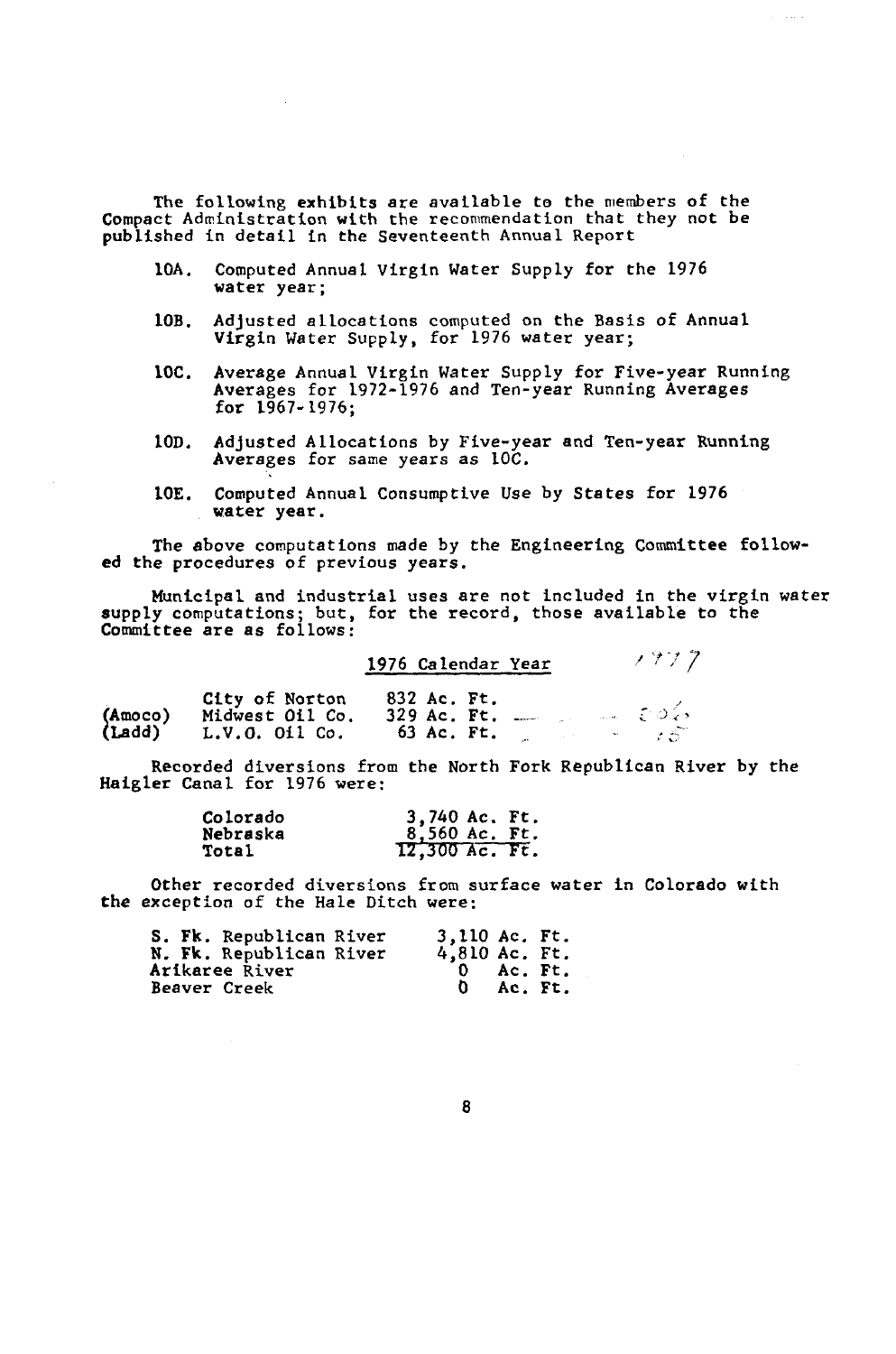Colorado diversions from groundwater were based on an average diversion of 169 acre-feet per well producing from valley alluvium and are shown below in acre-feet:

| S. Fk. Republican River | 1,860 |
|-------------------------|-------|
| N. Fk. Republican River | 510   |
| Arikaree River          | 4,900 |
| Beaver Creek            |       |

Nebraska recorded diversions from surface water by other than major canals are given below in acre-feet.

| Frenchman Creek       | 900    | <b>Buffalo Creek</b> | 1,340 |
|-----------------------|--------|----------------------|-------|
| <b>Medicine Creek</b> | 1,400  | Beaver Creek         | 350   |
| Red Willow Creek      | 690    | Sappa Creek          | 2,220 |
| Republican River      | 23,270 |                      |       |

**In** other basins in Nebraska, surface water diversions were computed **as 1.9 acre-feet per acre intended to be irrigated. Groundwater divation rate used for 1976 in Nebraska was 2.0 acre-feet per acre irri-<br>gated as determined from reports of irrigators for 10% sample of** wells pumping from the valley alluvium. Groundwater diver-

Estimated groundwater diversions by individuals in Nebraska for **1976** by sub-basin are as follows:

| Frenchman Creek         | 58,890 | Buifalo Creek       | 360    |
|-------------------------|--------|---------------------|--------|
| <b>Medicine Creek</b>   | 14,840 | <b>Beaver Creek</b> | 24,420 |
| <b>Redwillow Creek</b>  | 5,040  | Sappa Creek         | 15,220 |
| S. Fk. Republican River | 1.260  | Driftwood Creek     | 1.190  |

Diversions by individual irrigators from alluvial wells and streams **in** Kansas were estimated on the basis of water use reports from 47% of the water users. Average of all reported diversions in the Republican River Basin **in** Kansas was 2.0 Ac. Ft./Ac. Average rate of diversion from groundwater was 2.0 Ac.Ft./Ac. and from surface water was 1.9 Ac. Ft./Ac.

Estimated diversions by individuals in Kansas for 1976 are given below in acre-feet:

| Sub-basin                    | Groundwater | Surface Water |
|------------------------------|-------------|---------------|
| Arikaree River               | 400         |               |
| S. Fk. Republican River      | 9,500       | 170           |
| Beaver Creek                 | 12,080      | 1,440         |
| Sappa Creek                  | 12,660      | 220           |
| Prairie Dog Creek            | 16,750      | 1,250         |
| Republican River above Hardy | 360         | 1,720         |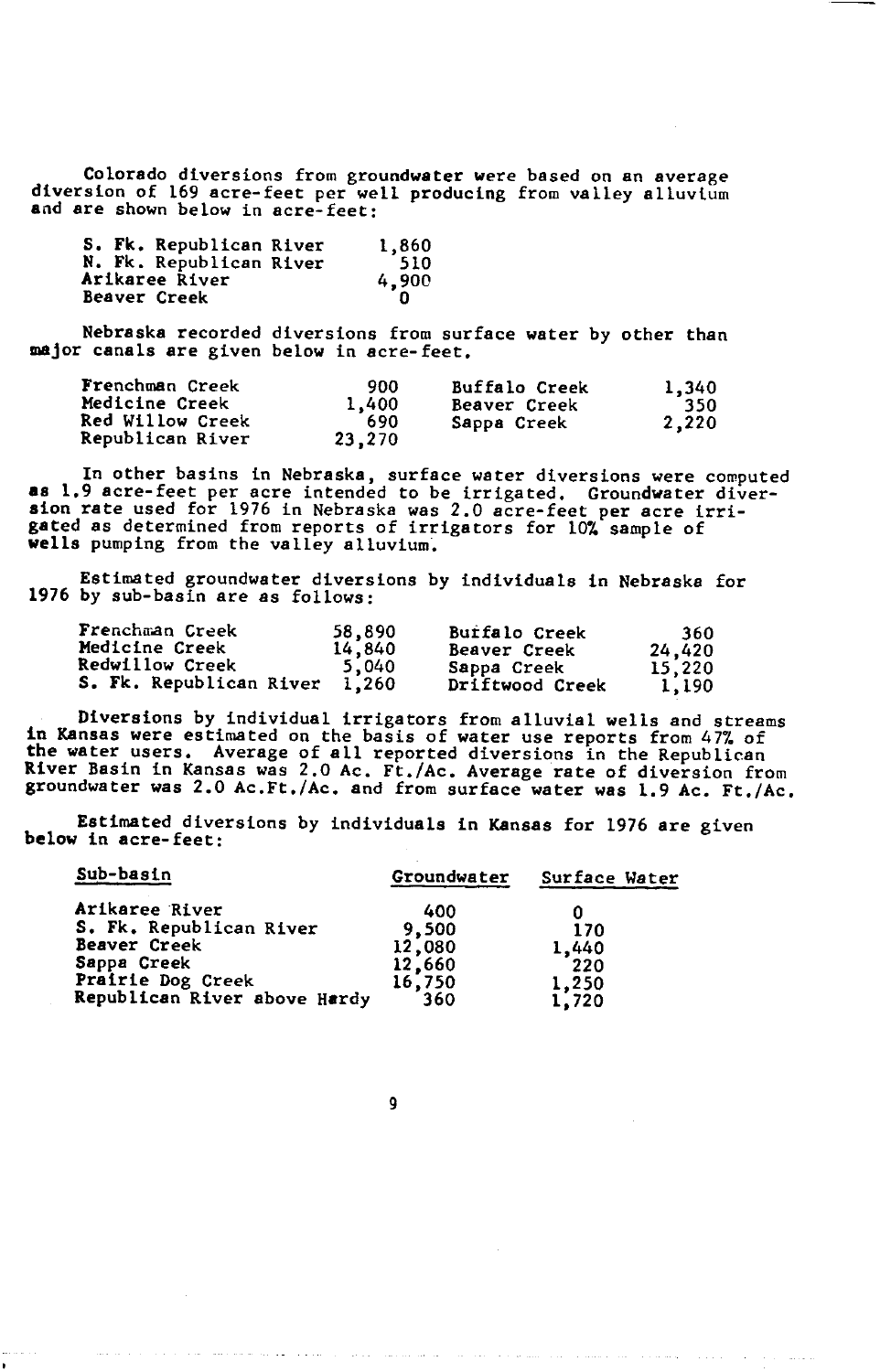Return flow percentages were computed for the major canals from data provided by the **U. S.** Bureau of Reclamation as follows:

| Canal            | Return as<br>Per Cent of<br>Total Diversions | Canal            | Return as<br>Per Cent of<br>Total Diversions |
|------------------|----------------------------------------------|------------------|----------------------------------------------|
| Culbertson       | 42%                                          | Franklin         | 497                                          |
| Culbertson Ext.  | 50%                                          | Franklin Pump    | 41%                                          |
| Meeker-Driftwood | 38%                                          | Naponee          | 43%                                          |
| Red Willow       | 39%                                          | Superior         | 44%                                          |
| Cambridge        | 38%                                          | Courtland-Nebr.  | 24%                                          |
| Bartley          | 347                                          | Courtland-Kansas |                                              |
| Almena           | 42%                                          | above Lovewell   | 397                                          |
|                  |                                              | below Lovewell   | 40%                                          |

Return flow percentages for other canals and diversions were estimated as given below

| Hale Ditch and Haigler Canal             | 387 |
|------------------------------------------|-----|
| <b>Champion and Riverside Canals</b>     | 427 |
| Groundwater and surface water diversions | 25% |

Computation of return flow from the Courtland Canal **in** Nebraska **is** shown below:

| Item                                            | Acre-Feet  |
|-------------------------------------------------|------------|
| Courtland Canal-Headgate                        | 112,160    |
| Courtland Canal-Stateline                       | $-100,030$ |
| Total loss in Nebraska                          | T2,130     |
| Direct Supply to Nebraska Lands                 | $-2,890$   |
| Courtland Canal Transportation Loss in Nebraska | -9.240     |
| Return Flow Percentage                          | 752        |
| Transportation Loss Returned to River           | 6,930      |
| Direct Supply Returned to River (2,890 x 25%)   | 720        |
| Total Return Flow in Nebraska                   | 6.210      |

In Kansas 637, of the irrigable land above Lovewell was irrigated<br>in 1976 with an average diversion rate (based on net supply) of 4.25<br>acre-feet per acre. From this data it was estimated that 3,040 acre-<br>feet were diverte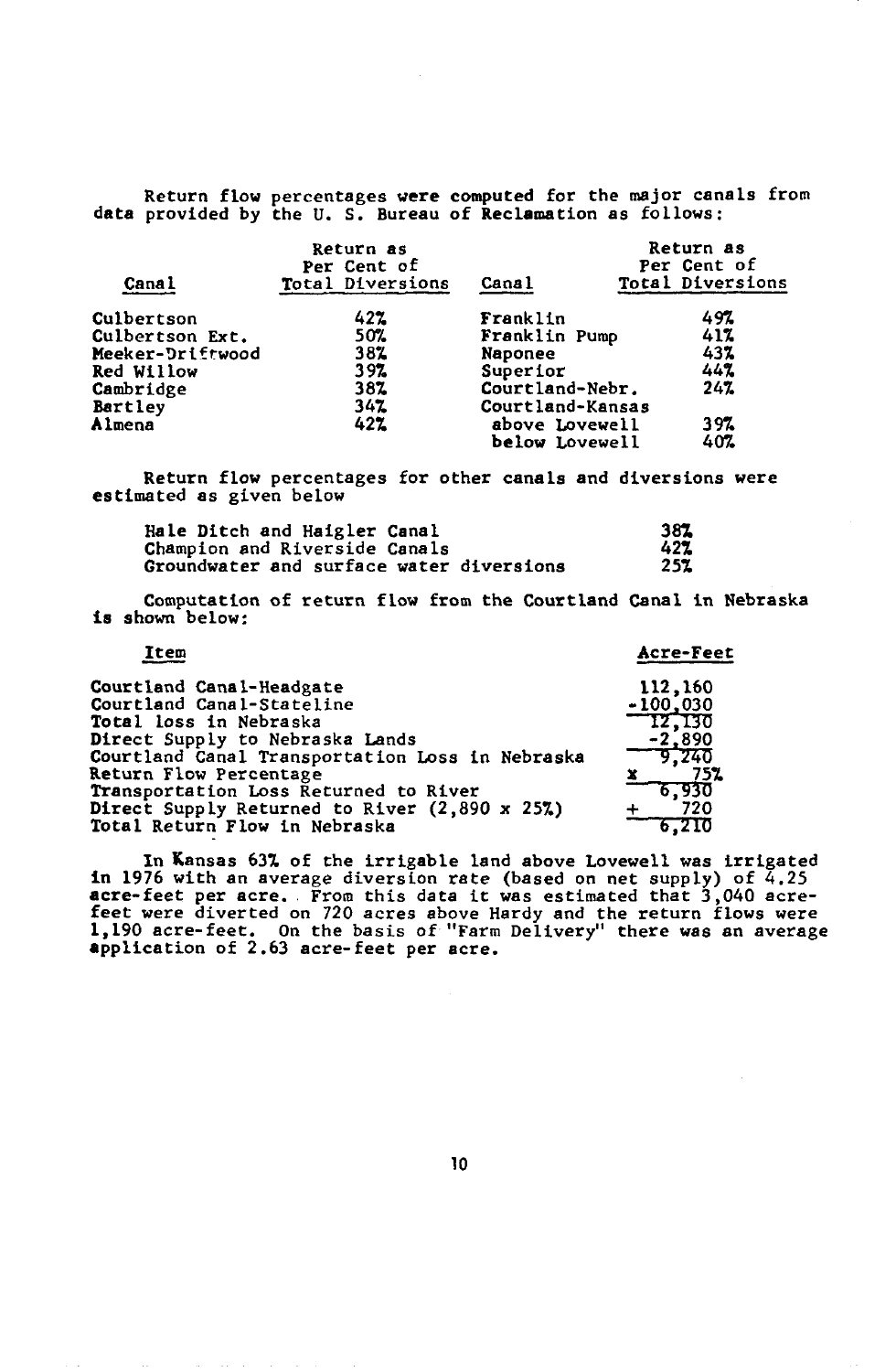Diversion of return flows between tributaries and main stem Republican are given below **in** acre-feet:

| Canal                                                            | Diversions                                   | 7.                   | Return Flows<br>Ac.Ft.                    | Division of Return Flows<br>Frenchman                          | Main Stem                                 |
|------------------------------------------------------------------|----------------------------------------------|----------------------|-------------------------------------------|----------------------------------------------------------------|-------------------------------------------|
| Champion<br>Riverside<br>Culbertson<br>Culbertson Ext.<br>Totals | 3,040<br>1,830<br>17,440<br>23,680<br>45,990 | 42<br>42<br>42<br>50 | 1,280<br>770<br>7,320<br>11,840<br>21,210 | 1,280<br>(100%)<br>(100%)<br>770<br>6,080<br>$(83\%)$<br>8,130 | (17%)<br>1,240<br>11,840 (100%)<br>13.080 |
| Meeker-Driftwood                                                 | 42,180                                       | 37                   | 15,610                                    | Driftwood<br>3.750(24%)                                        | Main Stem<br>$11,860$ $(76%)$             |
| Red Willow                                                       | 12,040                                       | 39                   | 4,700                                     | Red Willow<br>470 (10%)                                        | Main Stem<br>4,230 (90%)                  |

The *1976* annual virgin water supply was computed **using** the above together with streamflow, diversion and reservoir records.

Net evaporation from Harlan County Reservoir was divided (60%) 15,850 acre-feet to Kansas and *(40%) 10,560* acre-feet to Nebraska based **on** total diversions by the canals in each state below Harlan County Reservoir.

**loss** thru Nebraska **is** given below: Division of consumptive use of the Courtland Canal transportation

Courtland Canal **Acre-feet** 

| Transportation Loss<br>Return flow to river of transportation loss<br>Consumptive use-Transportation Loss | 9,240<br>$\frac{-6.930}{2.310}$ |
|-----------------------------------------------------------------------------------------------------------|---------------------------------|

Kansas Share = Stateline **Flow** 100,030 100,030 *89%*  Headgate Diversions **=** 112,160

Kansas Share of **Loss** C.U. = *2,310* **x 89%** = *2,060* Ac.Ft. Nebraska Share of **Loss** C.U. = *2,310 2,060* = *250* Ac.Ft.

from the return **flow** computation rather than **using** the virgin water supply data, as follows: Consumptive use **in** Nebraska by the Courtland Canal was computed

| Courtland Canal in Nebraska                                                                                                                                        | Acre-feet                                     |  |
|--------------------------------------------------------------------------------------------------------------------------------------------------------------------|-----------------------------------------------|--|
| Net supply<br>Return flow (2,890 x 25%)<br>Consumptive use-irrigated lands in Nebraska<br>Consumptive use-transportation loss<br>Total consumptive use in Nebraska | $2,890$<br>- 720<br>2.170<br>$+ 250$<br>2.420 |  |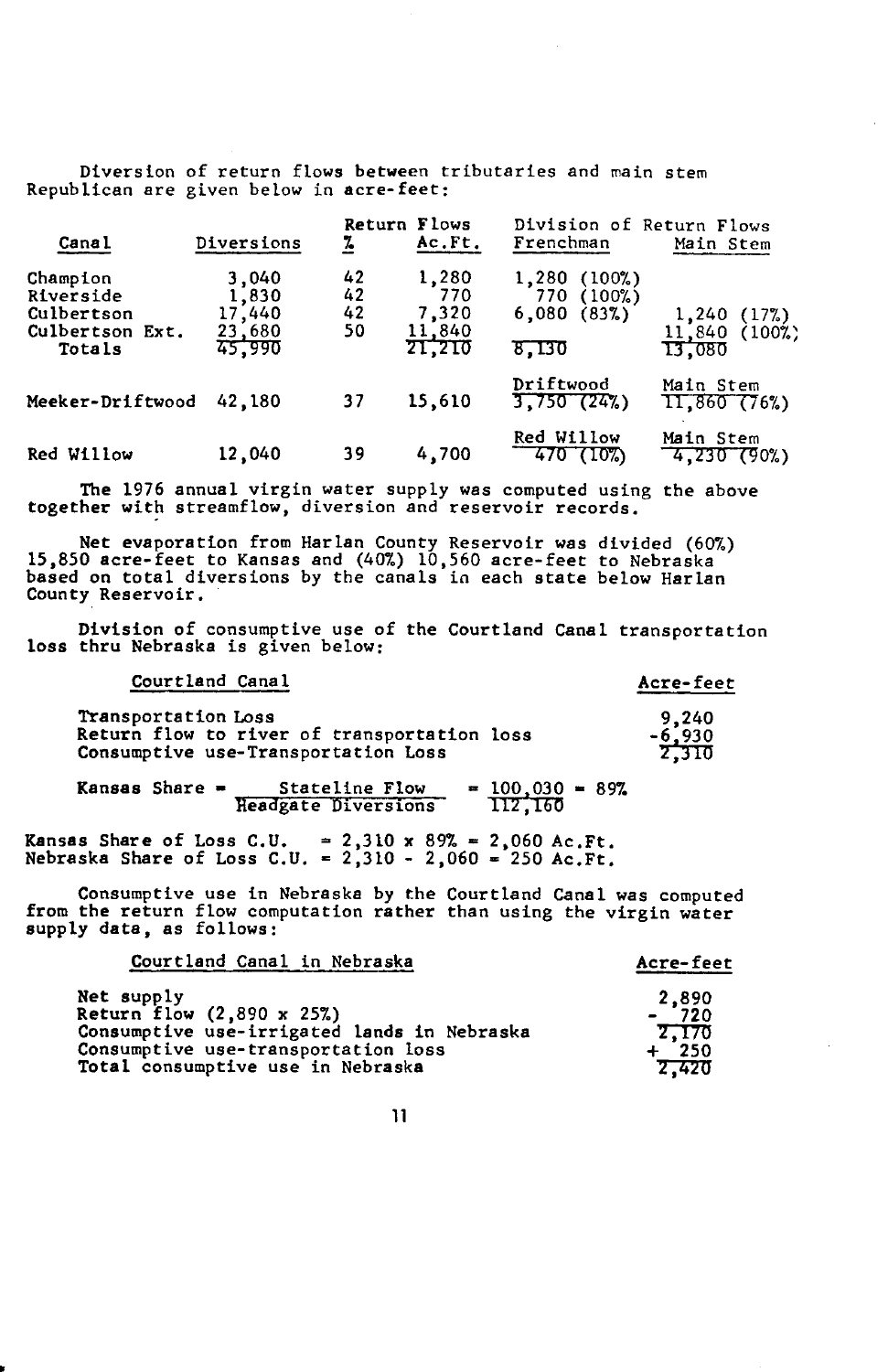Computations of inflow to Lovewell Reservoir show a 1976 total inflow of 70,320 Ac.Ft. of which 50,090 Ac.Ft. was diverted from the Republican River. Computed operations of Lovewell Reservoir for 1976 gave a net evaporation loss of 2,540 Ac.Ft. from Republican River Water. Storage in Lovewell Reservoir at the beginning of the water year was 36,560 Ac.Ft. of which 4,610 Ac.Ft. was water from<br>the Republican River. At the close of the water year, storage in<br>Lovewell was 27,160 Ac.Ft. of which 4,140 Ac.Ft. was water from<br>the Republican River.

Computation of consumptive use in Kansas of water diverted from the main stem Republican River, including prorated shares of net<br>evaporation from Harlan County Reservoir and Courtland Canal transporta-<br>tion loss thru Nebraska was 81,200 acre-feet in the 1976 water year.

Consumptive use to mouths of tributaries in Nebraska were computed. The results are shown below:

 $\overline{\mathbf{z}}$ 

Consumptive Use in Nebraska - 1976

| Consumptive ose in Neplaska - 1970 |                                             |
|------------------------------------|---------------------------------------------|
| By Formula<br>Ac. Ft.              | Above Mouth<br>Ac. Ft.                      |
|                                    | 1,350                                       |
|                                    | 23,200                                      |
| 13,080                             | 12,870                                      |
|                                    | 16,030                                      |
| 940                                | 940                                         |
| 1,270                              | 1,270                                       |
|                                    | 18,580<br>15,040<br>S. Fk. Republican River |

The Committee discussed the matter of modifying Annual Virgin Water Supply and Consumptive Use Formulae to include municipal and<br>industrial diversions from Ground and surface water. It was noted industrial diversions from Ground and surface water. that this assignment was given the Engineering Committee at the 8th Annual Meeting which was **held** on June 19, 1967 (7th Annual Report). The Report of Engineering Committee dated June 3, 1967 (8th Annua1<br>Report) shows the Committee decided that since such diversions were<br>relatively small they would not be included in the 1967 computations.<br>No further action **to** the Administration for their consideration.

The meeting was adjourned at 12 o'clock noon on June 8, 1977.

6-23-77 **Nebraska Date**  Wansas Date Personado Date

Respectfully submitted,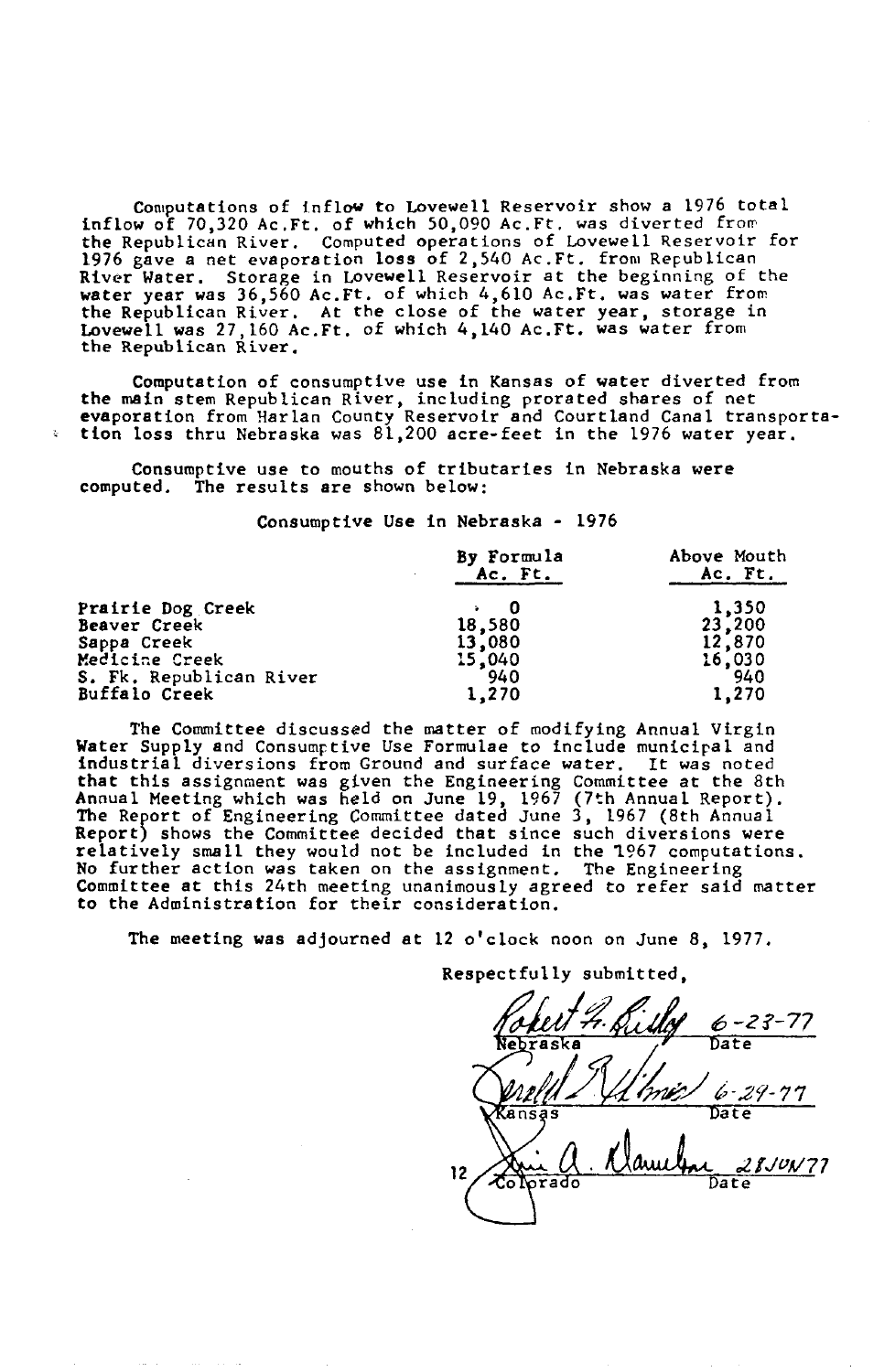# Exhibit A

# Computed Annual Virgin Water Supply Republican River Basin

 $\bar{z}$ 

|                                                                                                                                                                |                                                  |                                      | 1976 W.Y.<br>Ac. Ft.                        |                                              |
|----------------------------------------------------------------------------------------------------------------------------------------------------------------|--------------------------------------------------|--------------------------------------|---------------------------------------------|----------------------------------------------|
| Drainage Basin                                                                                                                                                 | Compact<br>Ac. Ft.                               | Ground                               | Surface                                     | Total                                        |
| Prairie Dog Creek<br>Sappa Creek<br>Beaver Creek<br>Medicine Creek                                                                                             | 27,600<br>21,400<br>16,500<br>50,800             | 12,560<br>20,920<br>27,380<br>11,130 | 4,220<br>4,090<br>2,020<br>37,460           | 16,780<br>25,010<br>29,400<br>48,590         |
| Red Willow Creek<br>Driftwood Creek<br>Frenchman Creek<br>South Fork of the<br>Republican River                                                                | 21,900<br>7,300<br>98,500<br>57,200              | 3,780<br>890<br>44,170<br>9,460      | 20,620<br>2,760<br>78,890<br>16,690         | 24,400<br>3,650<br>123,060<br>26,150         |
| Rock Creek<br><b>Buffalo Creek</b><br>Arikaree River<br>North Fork of the<br>Republican River<br>Main Stem of the<br>Republican plus<br><b>Blackwood Creek</b> | 11,000<br>7,890<br>19,610<br>44,700<br>$*94,500$ | 0<br>270<br>3,980<br>380<br>11,530   | 8,870<br>4,740<br>4,920<br>39,320<br>81,210 | 8,870<br>5,010<br>8,900<br>39,700<br>191,740 |
| <b>TOTALS</b>                                                                                                                                                  | 478,900                                          | 245,450                              | 305,810                                     | 551,260                                      |
| *Main Stem<br><b>Blackwood Creek</b>                                                                                                                           | 87,700<br>6,800                                  |                                      |                                             |                                              |
|                                                                                                                                                                | 13                                               |                                      |                                             |                                              |